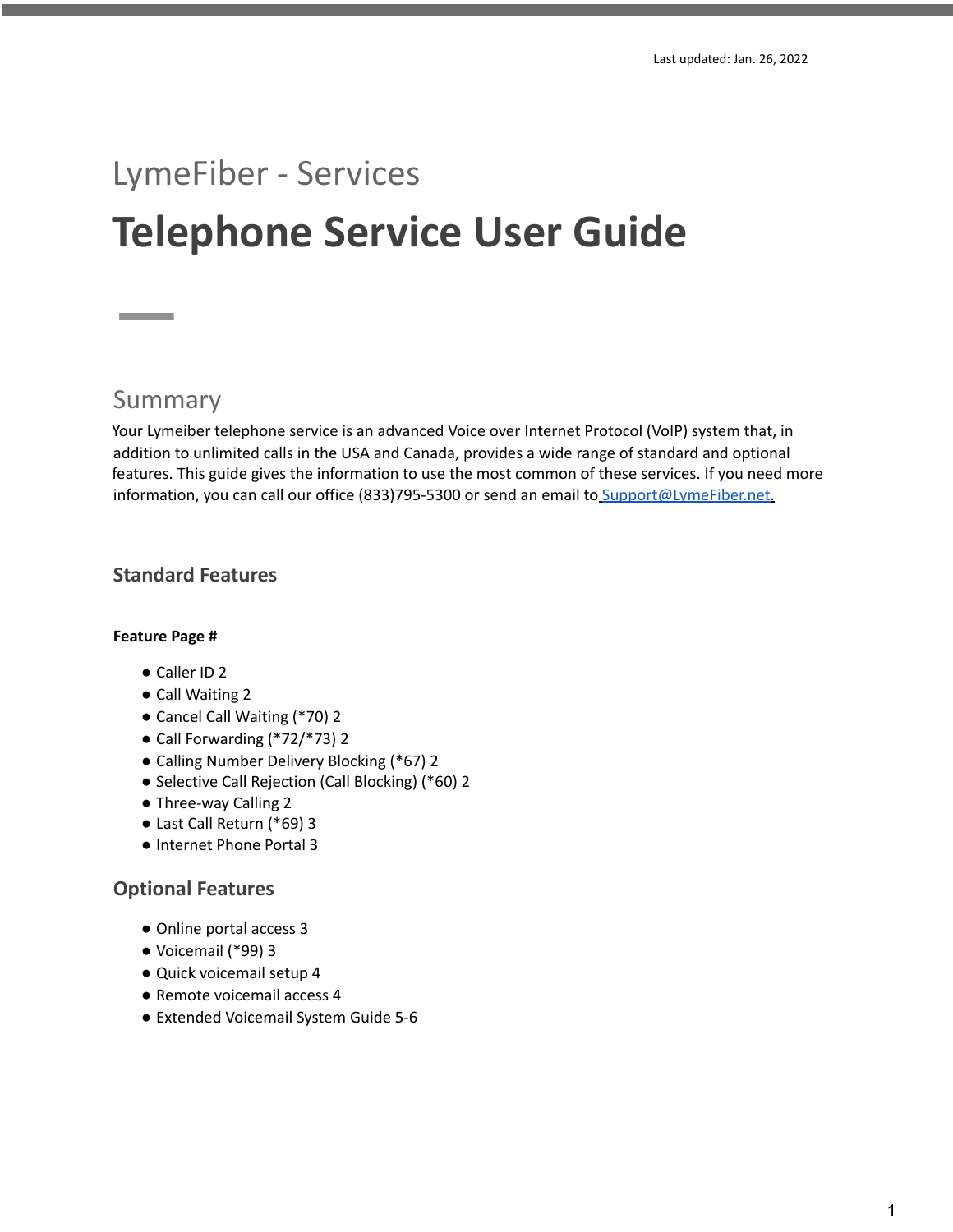### **CALLER ID** - automatic

Caller ID allows the recipient of the call to identify the caller placing the call. The phone number, date and time of the call will display on a device or telephone if it has Caller ID capabilities. The name will display unless the number is private or unable to be identified, in which case the display will say "private," "unavailable," or "out-of-area."

# **CALL WAITING** - automatic

If Call Waiting is enabled and your number is dialed while you are already on a call, you will hear a tone and see caller ID for the second call. Pressing the flash button transfers to the incoming call and puts the original caller on hold; pressing the flash button again will switch between calls. If there is no flash button, pressing the receiver button for approximately ½ second works as an alternative. If you wish to disable Call Waiting you will need to call the office or send email to Support@LymeFiber.net.

### **CANCEL CALL WAITING (\*70)**

Cancel Call Waiting is activated by dialing \*70 before placing a call. For example, dial \*70 1 800 555 1212; anyone who calls you during this call will be directed to your voicemail, or a busy signal if voicemail is not enabled.

### **CALL FORWARDING (\*72 to activate /\*73 to deactivate)**

The Call Forwarding feature allows you to forward calls to another number. Call Forwarding is activated by dialing \*72, then entering the forwarding destination. For example: Dialing \*72 1 800 555 1212 will forward all calls to 1 800 555 1212. To de-activate, dial \*73 wait for confirmation prompt that indicates Call Forwarding was deactivated.

# **CALLING NUMBER DELIVERY BLOCKING (\*67)**

If you just need to block your caller ID for one call, you can add a prefix (\*67) to the number when dialing it to temporarily block your caller ID. You'll need to enter this prefix whenever you call the number to continue blocking your caller ID. As an example, you would dial \*67 1 802 555 1212 to block your caller ID for the call to 802-555-1212. As soon as that call ended, the caller ID would return to its normal state.

### **SELECTIVE CALL REJECTION (CALL BLOCKING) (\*60)**

If you need to stop unwanted callers from reaching your number, Selective Call Rejection allows you to block calls from up to 10 telephone numbers. Dial \*60 and follow the prompts to add entries to your list of rejected callers. Blocked callers will hear "we're sorry, the person you are calling is not currently accepting calls from you" when attempting to call your telephone number.

# **THREE WAY CALLING**

This feature allows you to add a third party to the call without operator assistance. Three Way calling can be used whether the first call was placed or received by you. To add a third party to the call, press flash once to place the connected party on hold; the waiting line has a dial tone and you dial the third party's number. After the call is answered you will be speaking only with the third party while the original connected party remains on hold. To join all together, press flash again to establish the Three Way connection. Press the flash button once to disconnect the last call or hang up to terminate the Three Way connection. Wait 4 seconds before making another call.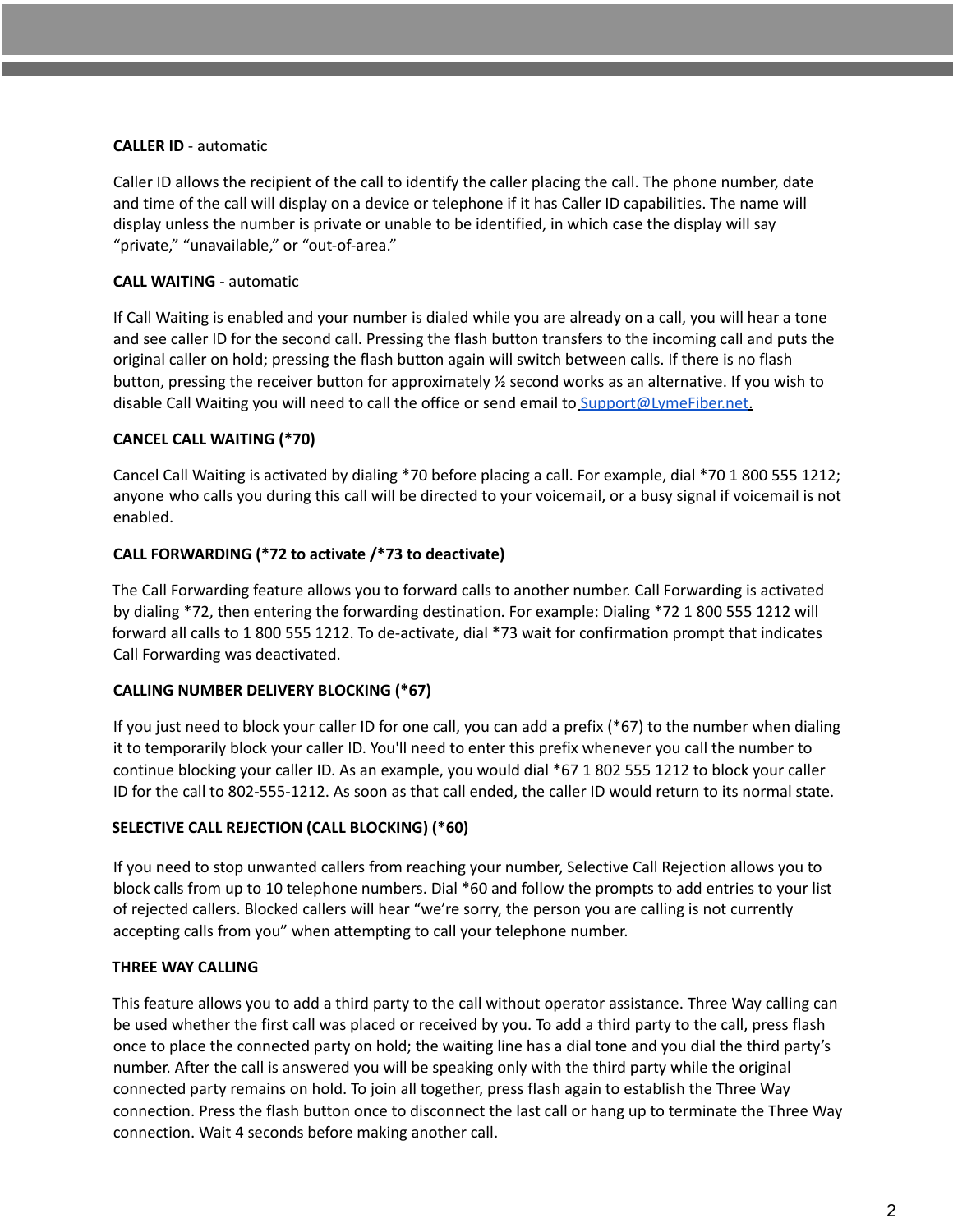### **LAST CALL RETURN (\*69)**

This feature allows you to place a call to the number of the last call that was received. To access this service, dial \*69. The system will announce the last number to call you and give you an option to press 1 and complete a call to this number.

### **INTERNET PHONE PORTAL – <https://www.myphoneportal.com/>**

Using the phone portal is used to manage voicemail, view call history and other phone options. Once you have contacted the Lymeiber office to have the portal activated, you log in with your ten-digit phone number as the username, and the password provided to you by a LymeFiber staff member/installer. If you do not know or can't recall your password, you can contact the office to have it reset.

The portal is able to perform any of the functions available via \*99 and more, including first time set-up. We recommend using \*99 for first-time setup unless your computer has a high quality microphone.

Other features accessible via the portal:

### **● Call Detail Records**

- o Received calls
- o Placed calls
- o Missed calls

### **● Call Routing**

- o Call Forwarding
	- Immediate (standard)
	- Busy (forward only when line is busy)
		- No answer (forward only after line is unanswered after designated number of seconds)
	- Unavailable
	- Selected callers

\_\_\_\_\_\_\_\_\_\_\_\_\_\_\_\_\_\_\_\_\_\_\_\_\_\_\_\_\_\_\_\_\_\_\_\_\_\_\_\_\_\_\_\_\_\_\_\_\_\_\_\_\_

**· SimRing (ring multiple destinations at once)** 

For your convenience, you may write your password for the Internet Phone Portal here:

### **VOICEMAIL (\*99)**

\_\_\_\_\_\_\_\_\_\_\_\_\_\_\_\_\_\_\_\_\_\_\_\_\_\_\_\_\_\_

Dial \*99 from your home phone to access voicemail. See page 4 for a quick guide to get started with voicemail or pages 5-6 for all options available in the voicemail system.

For your convenience, you may write your PIN for voicemail here: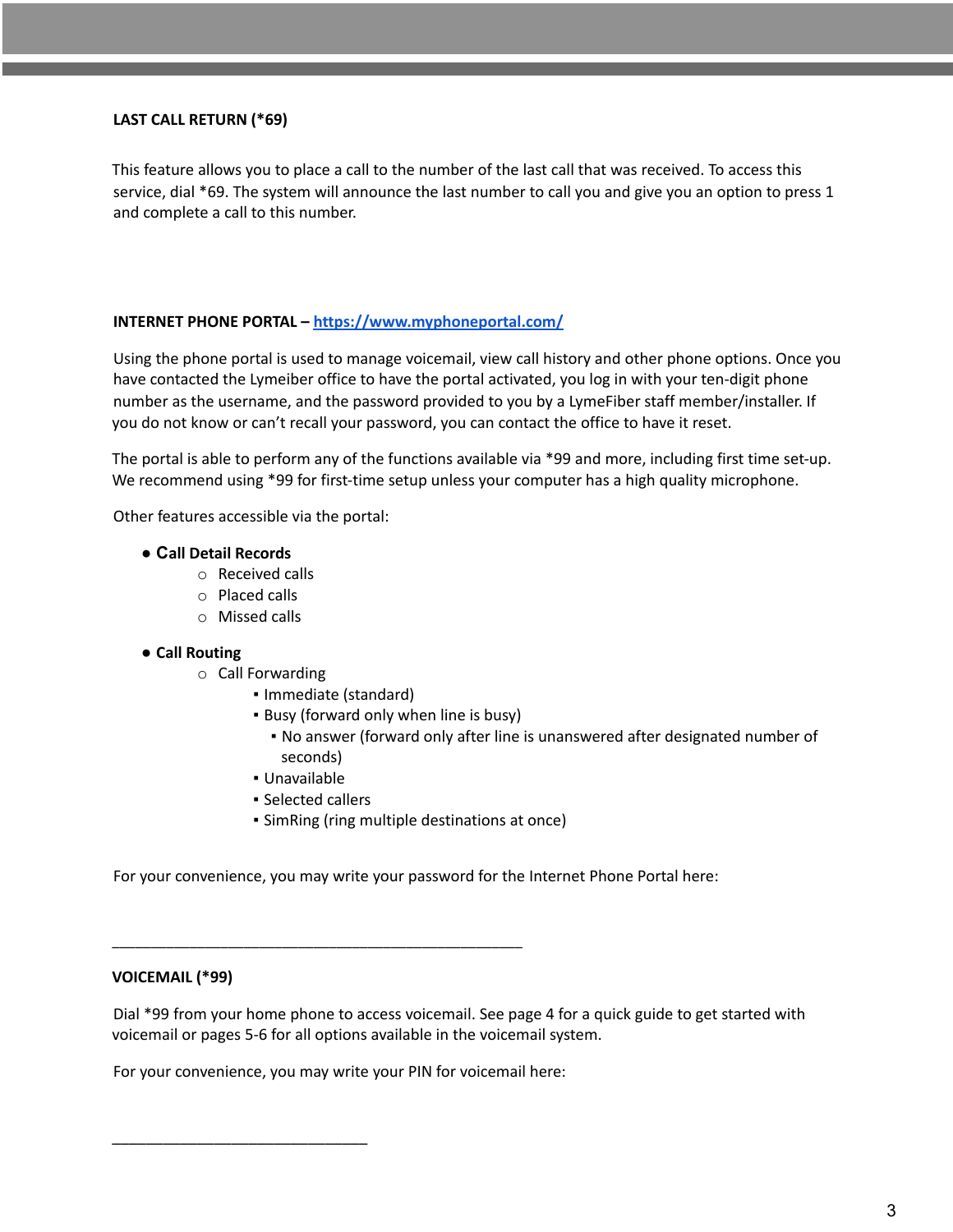# **Quick Voicemail Setup**

- 1. Dial \*99 from your home phone to reach the voicemail system.
- 2. Listen to the prompts.
- 3. Enter a PIN for your account between 6 and 20 digits that doesn't include part of your telephone number, then press #
- 4. Re-enter your PIN and press #
- 5. Record your name (just your name, not the whole greeting). To try again press 1, to accept press #
- 6. Choose a greeting:
	- a. Press 1 for a personal greeting (your voice for the entire greeting)
	- b. Press 2 for a greeting that includes the name your just recorded
	- c. Press 3 for a greeting that includes your telephone number
	- d. Press 4 for a greeting that does not include your telephone number or name

To listen to messages, dial \*99, enter your PIN, then press #. Press 1 to listen to new messages.

# **Remote voicemail access**

You must set up voicemail from your phone line by dialing \*99 before you can check voicemail remotely. To access your voicemail from another telephone line, dial your own number. After the ring cycle is complete and your greeting starts to play, press star (\*). You will be asked for your password as if you dialed \*99 from your home phone and then will be granted access to your voicemail box.

If you wish to reach the voicemail system without causing your home phone to ring, dial 207-699-4000. The system will ask for your area code and phone number. Enter your ten digit telephone number (no "1" at the beginning) followed by pound (#) and the system will prompt you for your PIN. Enter your PIN followed by pound (#) and you will gain access to your voicemail box.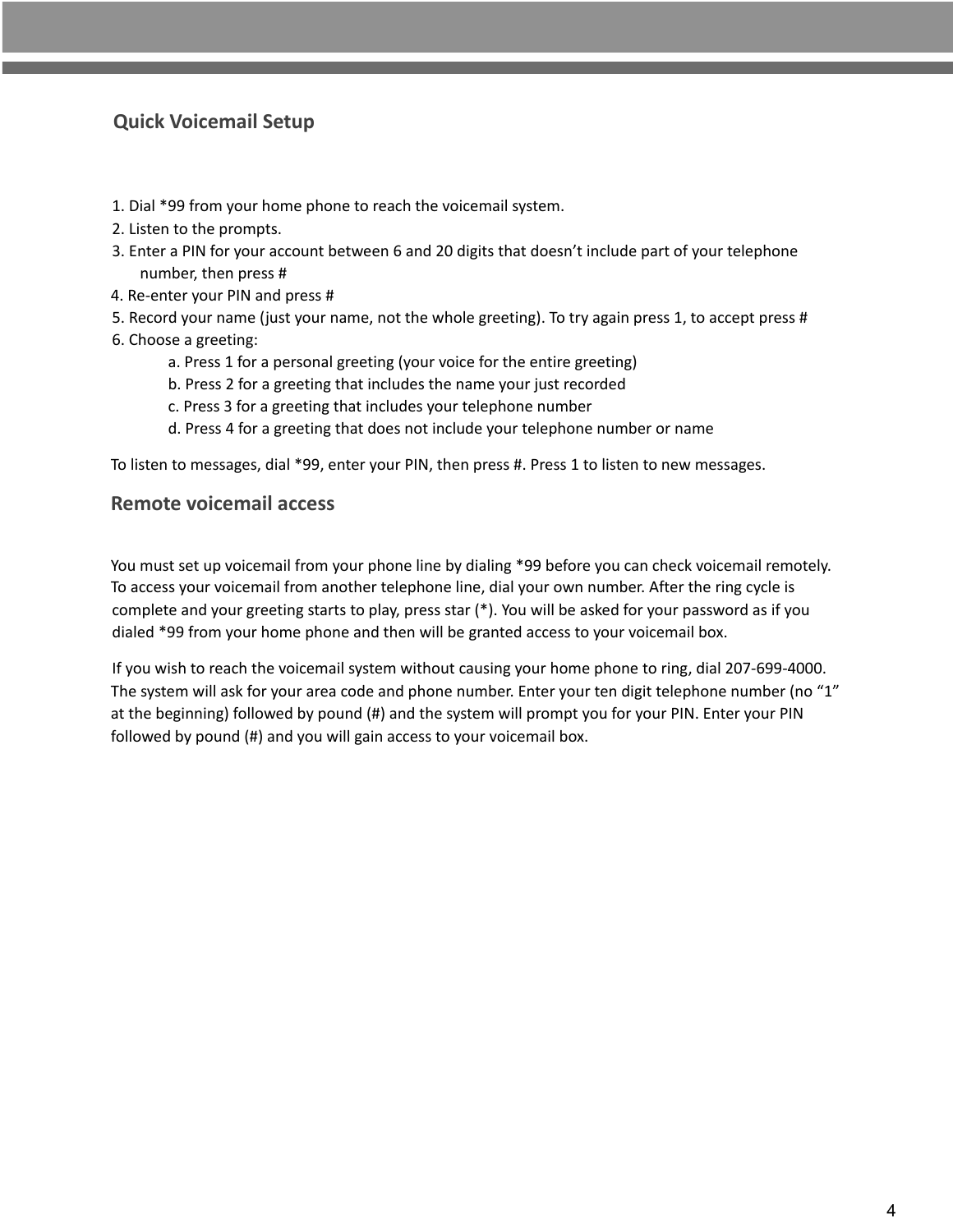# **Extended Voicemail System Guide**

Dial \*99 to reach voicemail. Enter your PIN and press #. Below is a tree explaining the options presented by the voicemail system.

**Get your messages** (only offered if you have new messages)

The system plays your messages. For each message, you are given the following options. After each message is played, it is moved to Saved Messages unless you delete it. For each message, you may press:

 **Repeat the message** – Listen to the message again if you missed something the first time it played.

**Save as new –** Keep the message in the Inbox as a "new" message

**Delete –** Send the message to your Deleted Messages box

**Reply –** Send a message back to the caller (only works for other Lymeiber subscribers)

**Send a copy –** Forward the message to one or more other Lymeiber subscribers

**# Leave as saved –** Keep the message in your inbox as a "saved" message

### **Send a message (only to other LymeFiber subscribers)**

- **Work with your greetings**
	- **Set up a personal greeting**
	- **Work with your extended absence greeting**
	- **Select a system generated greeting, or change your recorded name**
	- **Busy greeting –** Set up a different greeting when your line is busy
	- **\* Exit greetings**

# **Change your settings**

**Work with your group lists**

### **Hands free & Time saver options**

- **Autoplay settings** (then, press 1 to turn autoplay on/off)
- **Urgent message settings** (then, press 1 to turn auto play for urgent messages on/off)
- **Change your voicemail preferences**

**Headers preferences** (then, press 1 to turn message header playback on/off)

**Body preferences** (then, press 1 to turn message body playback on/off)